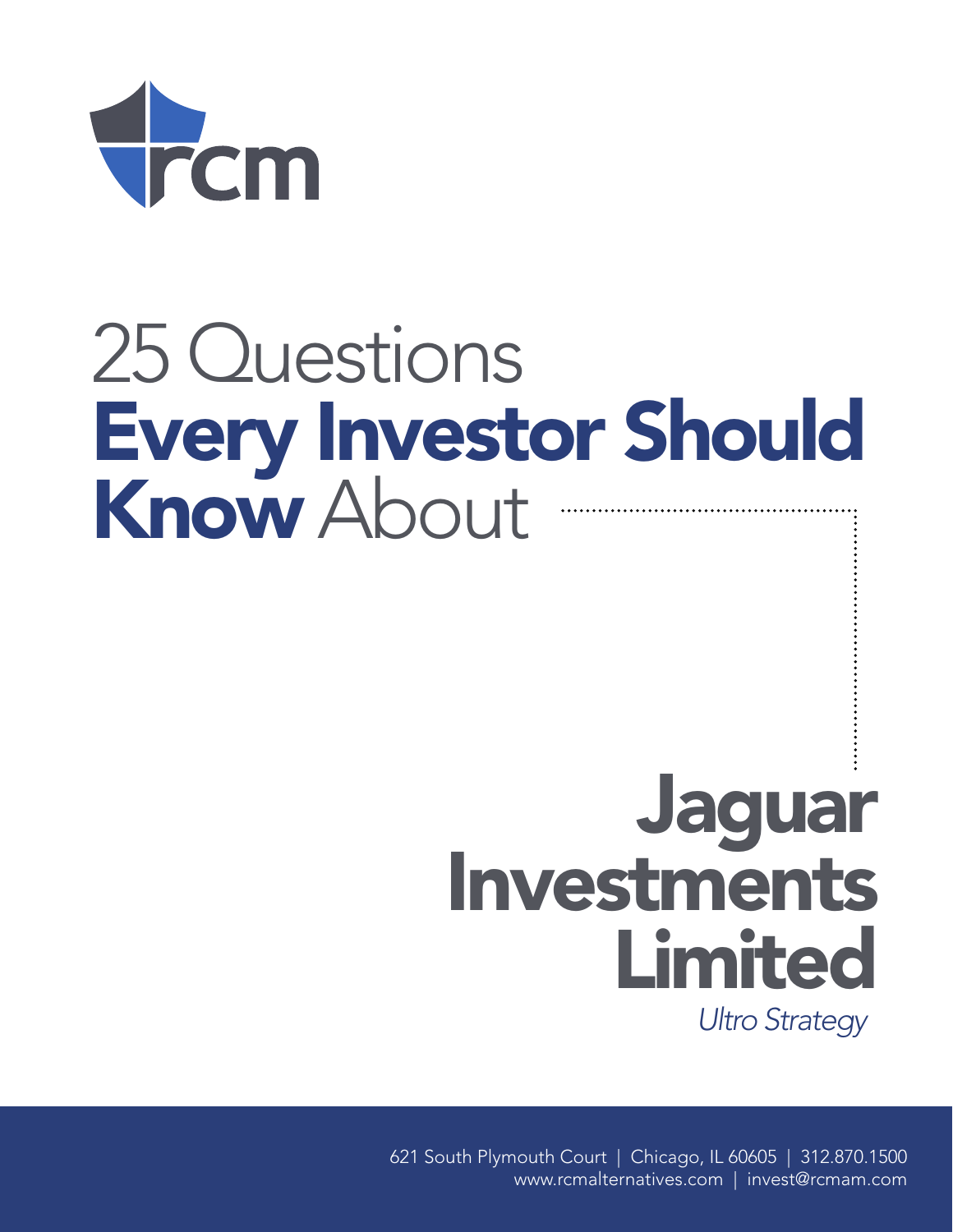

Jaguar Investments Limited is a UK based commodity investment manager. The company operates a variety of investment strategies with exposure to liquid, exchange-traded commodity futures and options. Typically the philosophy is to capture both short-term price fluctuations and longerterm trends to generate solid capital growth over the medium term.

#### 1.) What is the name of the program/programs and who are the listed Principals?

#### *Jaguar Ultro Strategy – Colin O'Neill Tony Coote*

#### 2.) Can you provide us with some details of your corporate background?

Jaguar Investments Limited was incorporated in the UK in March 2002 to offer and manage commoditybased investment strategies to qualified investors. The company was founded by Colin O'Neill and Tony Coote who held senior commodity trading roles at a variety of blue-chip financial institutions throughout their careers. Colin and Tony have worked together since 1986.

#### 3.) Who are the Principals with trading authority?

Colin O'Neill, Tony Coote and Iain Dockerill (Portfolio Manager)

#### 4.) Can you provide details on the principal and/ or manager's education, career and trading background?

Colin O'Neill: Mr. O'Neill has been actively trading commodity markets since 1986. He began his career at N.M Rothschild and Sons as a bullion trader, initially trading silver before moving across to work on the fledgling bullion options desk. After 7 years, Mr. O'Neill then moved to J.P Morgan to work with the bullion forwards and options team before moving across to run the base metals trading desk with responsibility for futures and options trading across all industrial metals. He was also responsible for market-making the banks commodity warrants and commodity-basket trading. In late 1996, he moved to Standard Bank where he was responsible for global base metals trading. Mr. O'Neill co-founded Jaguar Investments in 2002.

**Tony Coote:** Mr. Coote has been actively trading commodity markets since 1983. He began his career at Johnson Matthey, before moving to N.M Rothschild and Sons as a bullion trader in 1986. Mr. Coote became senior trader, running the gold trading operation and chairing the London Gold Fix before he moved across to develop and manage their Foreign Exchange trading operation. In 1995 Mr. Coote joined Mr. O'Neill at J.P Morgan with a specific responsibility for Aluminium and Nickel trading. In late 1996, he moved to Standard Bank where he was responsible for global Aluminium and Nickel trading and also responsible for building the banks commodity client base. Mr. Coote co-founded Jaguar Investments in 2002.

**Iain Dockerill:** Mr. Dockerill has been actively trading metals markets since 1988. Mr. Dockerill began his career in 1988 as a ring trader on the London Metal Exchange for Deak International, a major LME ring dealing member. Deak was subsequently acquired by Barclays Capital (BarCap) and Mr. Dockerill continued to be a key member of their commodity team. At BarCap he worked on the banks OTC pricing book, working directly with the banks corporate clients (including producers, consumers, fabricators, and smelters etc). This entailed him travelling extensively through North and South America advising and executing hedging strategies and then managing the subsequent risk assumed by the bank. It was primarily in this role that he gained his thorough understanding of the physical supply chain and its effect on derivative forward markets. In 1998 Mr. Dockerill moved to Sucden Financial as a self-funded proprietary trader and managed his own account. Despite an excellent two-year track record, the relatively small size of Sucden and limited balance sheet meant that he was unable to participate fully in the metals markets and unable to fully exploit the experience he had gained at BarCap. These missed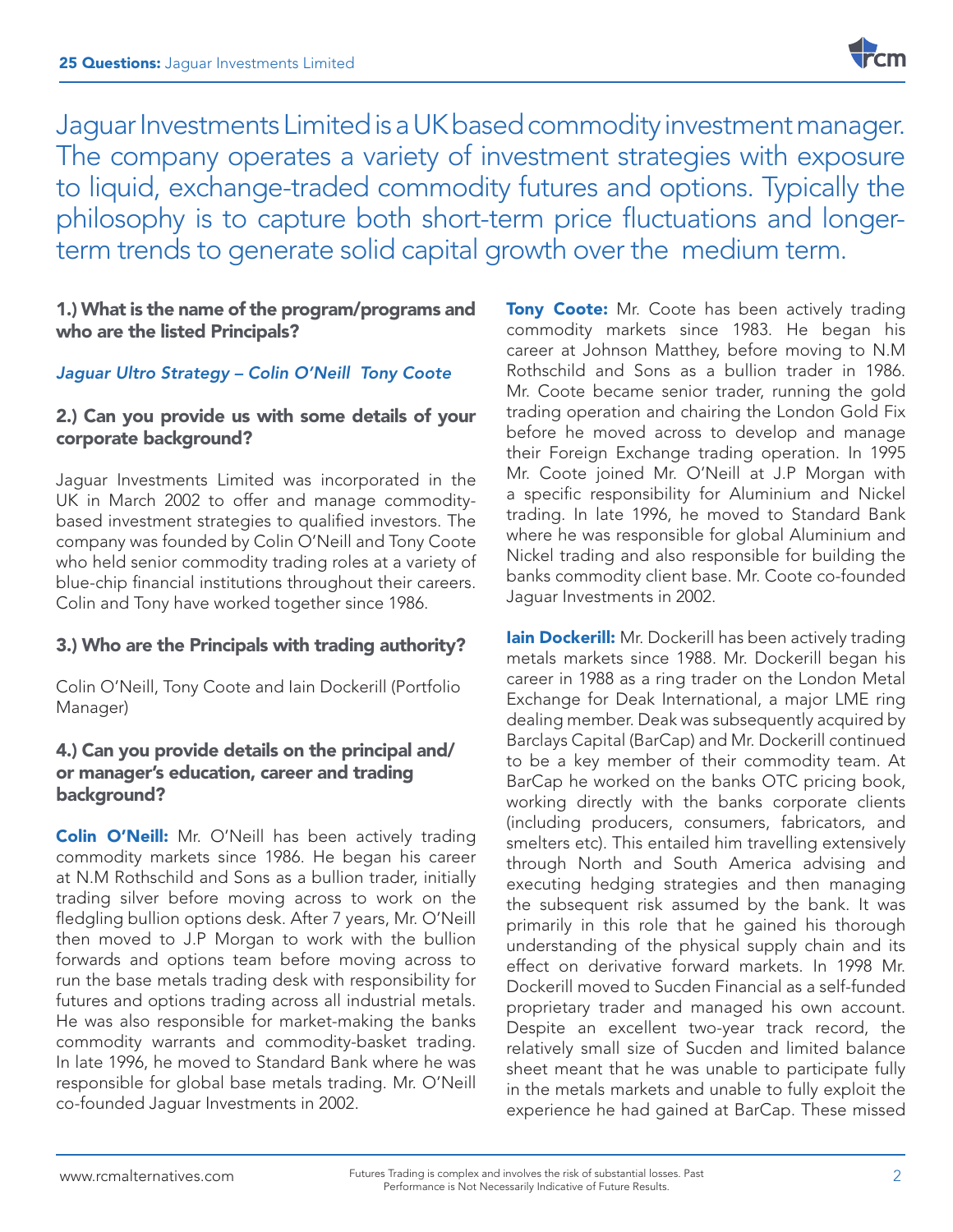opportunities prompted him to move to Credit Lyonnais Rouse in 2000. Here he was employed under a JV agreement as OTC copper trader and copper arbitrage trader and he traded successfully for six years. In 2007, and after a brief revisit to Sucden, Mr. Dockerill moved to a small private trading company specialising in LME base metals and LME/COMEX copper arbitrage. He joined Jaguar Investments in 2013.

#### 5.) Which firm calculates your performance numbers?

Performance is calculated internally – but all assets are held in individual managed accounts and are therefore verified by the account holders.

#### 6.) What is the minimum investment for your program?

\$1,000,000

#### 7.) Do you accept notional funding?

Yes

#### 8.) What is your management and incentive fee structure?

Management fees = 1.50% per annum, payable monthly in arrears

Performance fees = 20% quarterly in arrears. A High Water Mark (HWM) is applied.

#### 9.) What is your program's capacity?

We intend a soft close at \$300m with a view to hard closing at \$500m

#### 10.) When did you start trading this program?

The concept and methodology have broadly been traded by the portfolio manager over the last twenty years while working in the metals markets but has only been presented as a defined investment strategy from January 2012

#### 11.) What type of accounts do you manage?

High net worth individuals, family offices, institutional investors

#### 12.) Can you give a brief description of your program?

The ULTRO Strategy adopts a discretionary approach to exploit relative-value opportunities in the exchange-traded metals sector. The strategy focuses primarily on the industrial metal markets and aims to exploit price differentials both within and between these markets. The strategy does not rely on outright price movement to produce returns but instead uses arbitrage (of LME and CME COMEX), forward curve trades / calendar spreads and Intercommodity spreads.

#### 13.) Do you have a systematic or discretionary approach to the market?

The strategy is 100% discretionary and aims to generate consistent alpha in all market conditions.

#### 14.) What is the average holding period for each trade?

Some short-term opportunistic trades may

only be held for a few minutes or hours, while other more medium-longer term trades may be held for several months. Typically the holding period for shorterterm trades is around 48hrs while the holding period for core/thematic trades is more likely to be in the region of 3-6 months. In all instances positions are not run to maturity and we do not take physical delivery.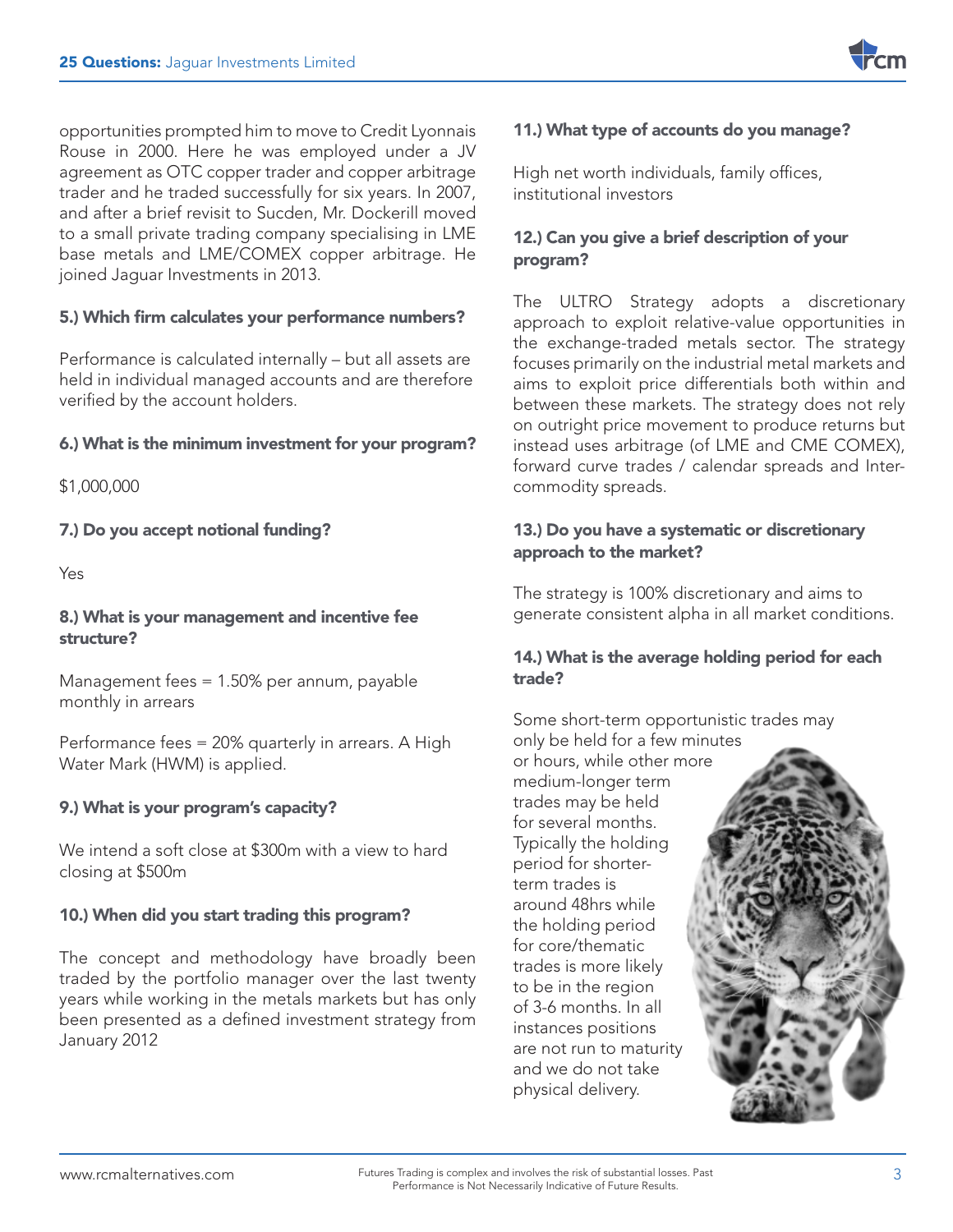

15.) Do you trade options within your program? If yes, please describe the types of options traded and how options risk is monitored.

No.

#### 16.) Are there any liquidity constraints in the markets you trade?

No – the strategy only takes positions in liquid, regulated exchange contracts.

#### 17.) In what types of market environments does your trading program do well and/or struggle?

A key feature and strength of the strategy is the disciplined risk management process that ensures all trades are managed dynamically and cut quickly when going off-side. Moreover the absence of outright positioning means the strategy is less exposed to choppy or volatile underlying market conditions. The strategy would potentially struggle to generate returns in extremely quiet markets although downside risk would be contained.

#### 18.) What is the standard range of margin-to-equity usage for the program and how long do you hold the average trade?

The average margin to equity of the strategy has been 12%. The ratio peaked at 50% early in the performance record but has subsequently been capped at 30%.

#### 19.) How do you manage risk/reward and what metrics are employed?

On the upside, profit targets are fully discretionary and dictated by the experience of the portfolio manager. On the downside, risk is calculated at the portfolio level rather than the trade level and uses the firms proprietary risk calculations that have evolved over many years. The experience of the principals and portfolio manager and their focus on commodity markets mean that risk metrics are always appropriate to the asset class and yield an accurate picture of underlying exposures.



Tony Coote Principal

20.) What are the optimal market conditions for your strategy?

A key feature of alpha generation within the strategy is arbitrage of both outrights and calendar spreads, and simple calendar spreads. Consequently markets that are displaying high levels of volatility in these two areas (typically markets

where there is a high level of consumer, producer or speculator activity) will be the most beneficial.

21.) Describe your worst drawdown to date, how did it happen and what actions have been taken (if any) to prevent similar drawdowns?

 $Jan13 = -2.02\%$ , recovery = 3mths  $Mar15 = -1.89\%$ , recovery = 2mths  $Dec13 = -1.46\%$ , recovery = 2mths

Drawdowns have all been contained and well within expected parameters and so the company feels no additional action needs to be taken in relation to the risk management procedures employed by the program.

#### 22.) What are your investment goals?

To continue generating attractive risk-adjusted returns by exploiting opportunities in the metals markets, irrespective of market conditions. The core principle is to provide completely professional investment expertise in global metals markets.



Colin O'Neill Principal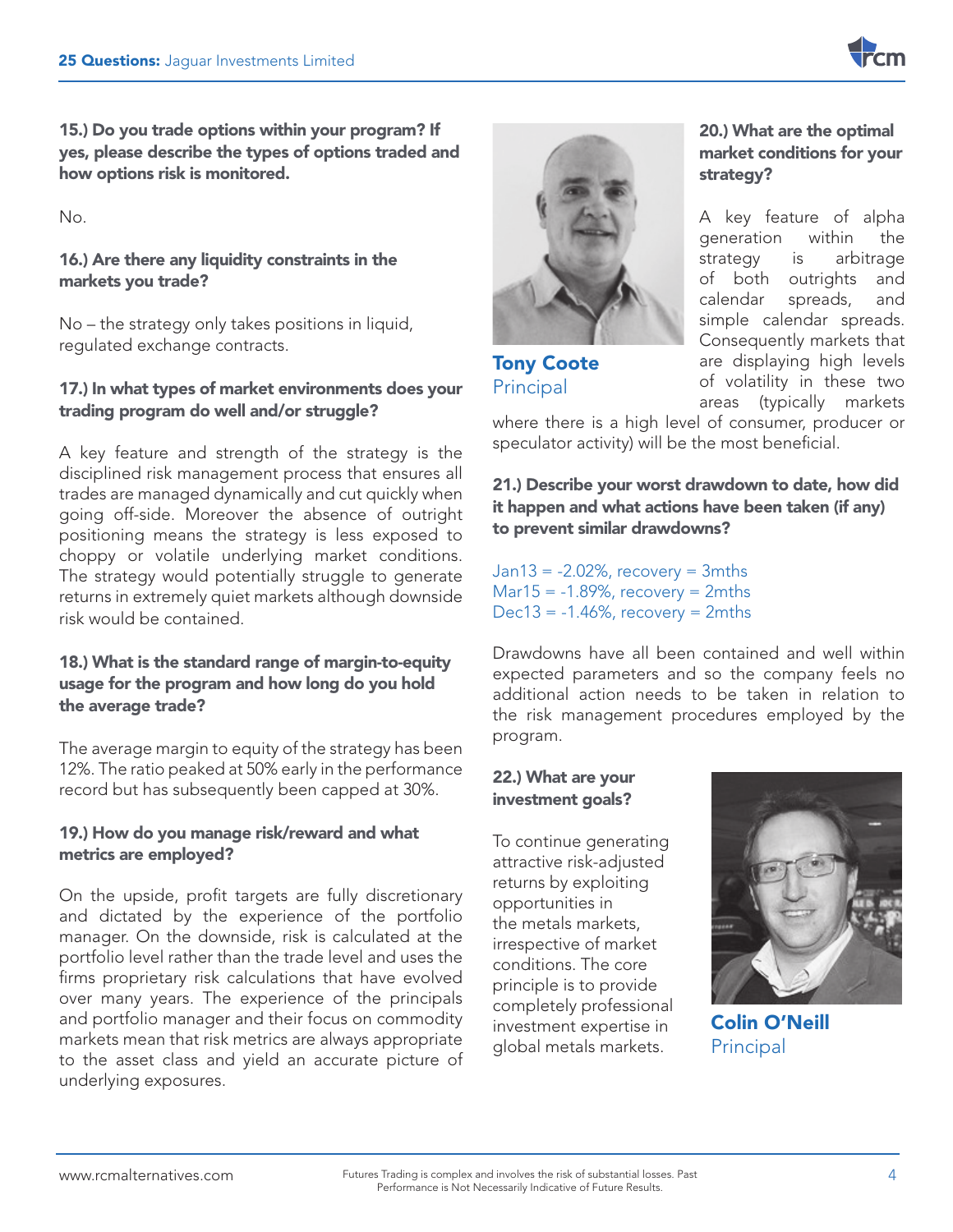

#### 23.) What makes your program unique and different from other managers in your sector?

There are very few managers focusing on the metals sector, and none to our knowledge that are looking to exploit relative-value opportunities without getting involved in physical delivery. Moreover the strategy has shown that irrespective of market conditions it can consistently outperform all of its peers. In times of unprecedented volatility, ULTRO is able to withstand extreme price shocks because of a) no outright price risk, and b) the long/short nature of the portfolio structure leads to inherent hedges that are able to offset significant volatility.

#### 24.) Do you feel you have an edge if so what is it?

Our edge is centred on the exceptional experience of the portfolio manager who has spent his entire career refining the strategy. His 25yr+ experience in trading metals markets and of travelling the world to get an understanding of the underlying physical nuances of the markets has evolved into a robust and disciplined strategy that cannot be replicated.

#### 25.) What is the one piece of advice that you would give to a new start-up CTA?

If you focus on protecting the downside first, then making consistent returns becomes a lot more straightforward.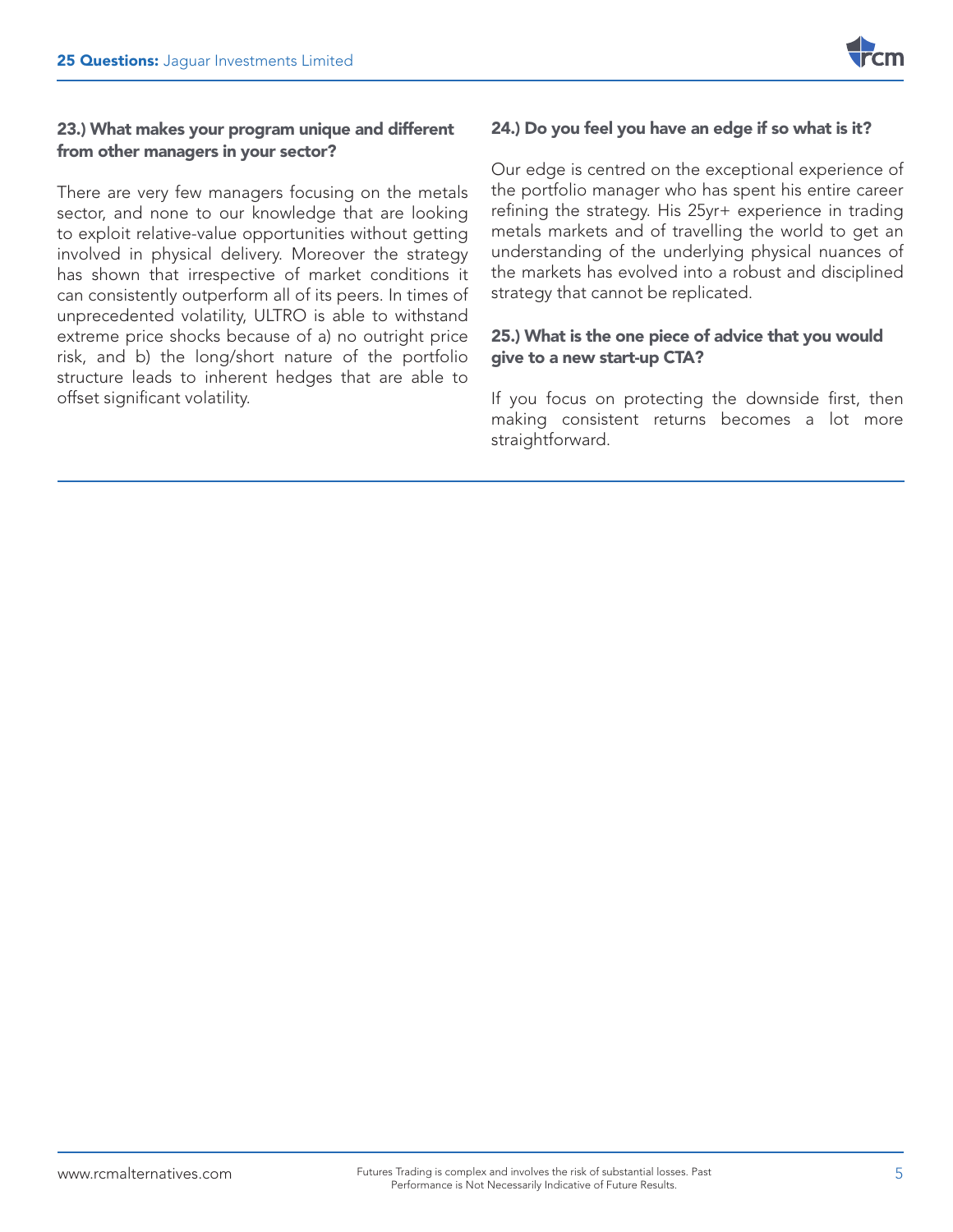

#### **Disclaimer**

The information contained in this report is intended for informational purposes only. While the information and statistics given are believed to be complete and accurate, we cannot guarantee their completeness or accuracy. RCM Alternatives has not undertaken to verify the completeness or accuracy of any of the information and statistics provided by third parties.

As past performance does not guarantee future results, these results may have no bearing on, and may not be indicative of, any individual returns realized through participation in this or any other investment. The risk of loss in trading commodity futures, whether on one's own or through a managed account, can be substantial. You should therefore carefully consider whether such trading is suitable for you in light of your financial condition. You may sustain a total loss of the initial margin funds and any additional funds that you deposit with your broker to establish or maintain a position in the commodity futures market.

Any specific investment or investment service contained or referred to in this report may not be suitable for all investors. You should not rely on any of the information as a substitute for the exercise of your own skill and judgment in making such a decision on the appropriateness of such investments. Finally, the ability to withstand losses and to adhere to a particular trading program in spite of trading losses are material points which can adversely affect investor performance.

We recommend investors visit the Commodity Futures Trading Commission ("CFTC") website at the following address before trading: http://www.cftc.gov/cftc/cftcbeforetrade.htm Managed futures accounts can subject to substantial charges for management and advisory fees. The numbers within this website include all such fees, but it may be necessary for those accounts that are subject to these charges to make substantial trading profits in the future to avoid depletion or exhaustion of their assets.

Investors interested in investing with a managed futures program (excepting those programs which are offered exclusively to qualified eligible persons as that term is defined by CFTC regulation 4.7) will be required to receive and sign off on a disclosure document in compliance with certain CFTC rules The disclosure documents contains a complete description of the principal risk factors and each fee to be charged to your account by the CTA, as well as the composite performance of accounts under the CTA's management over at least the most recent five years. Investor interested in investing in any of the programs on this website are urged to carefully read these disclosure documents, including, but not limited to the performance information, before investing in any such programs.

Those investors who are qualified eligible persons as that term is defined by CFTC regulation 4.7 and interested in investing in a program exempt from having to provide a disclosure document and considered by the regulations to be sophisticated enough to understand the risks and be able to interpret the accuracy and completeness of any performance information on their own.

Reliance Capital Markets II LLC ("RCM") receives a portion of the commodity brokerage commissions you pay in connection with your futures trading and/or a portion of the interest income (if any) earned on an account's assets. CTAs may also pay RCM a portion of the fees they receive from accounts introduced to them by RCM.

RCM Alternatives is a registered DBA of Reliance Capital Markets II LLC.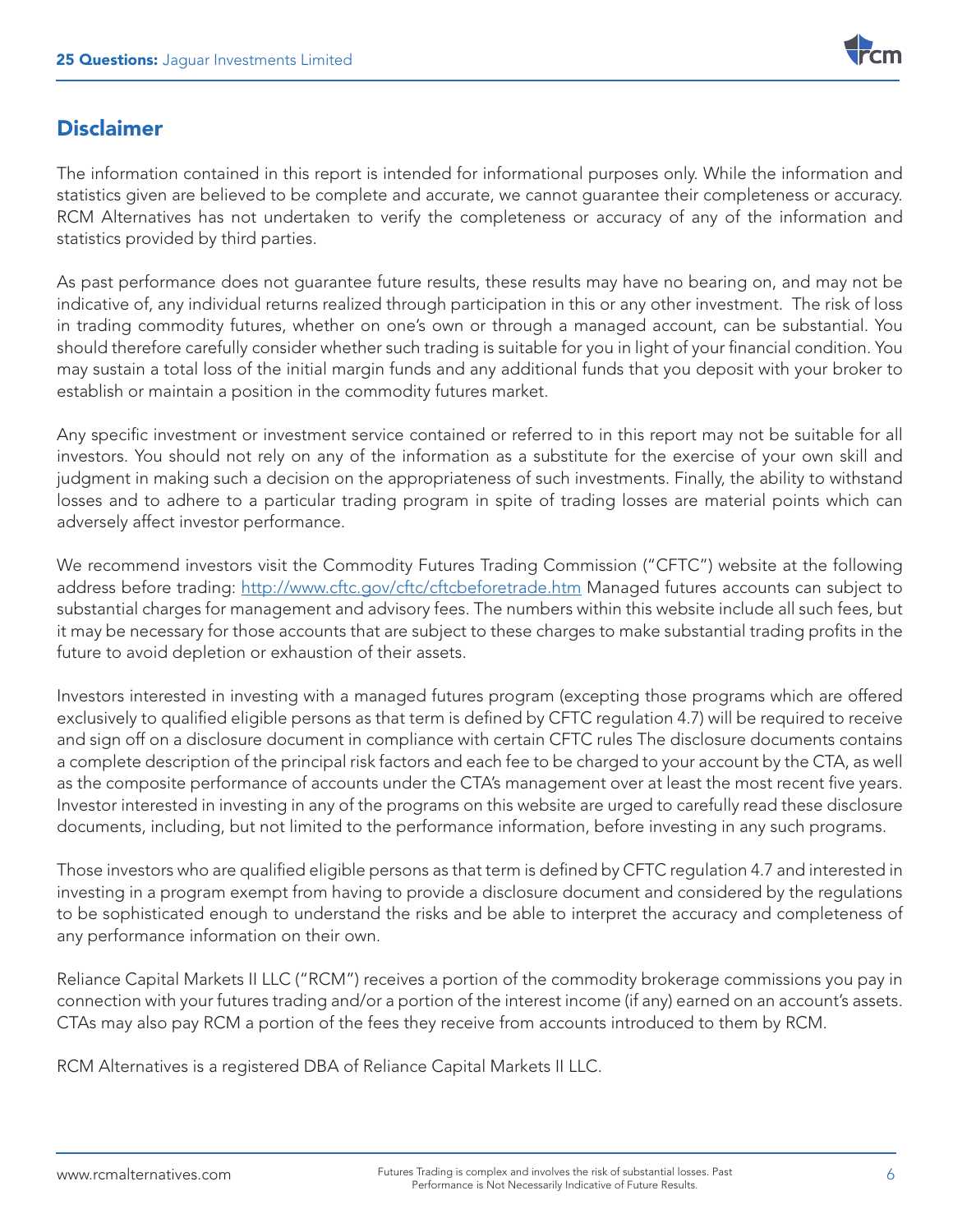### **About RCM Alternatives**

RCM Alternatives ("RCM") is a registered commodity brokerage firm which helps high net worth individuals, registered investment advisors, and institutional investors identify and **access top alternative investments** focused in commodities and managed futures.

In addition to assisting end investors, RCM's low-cost, consultative, education**based approach** to alternative investments is a natural fit with investment advisors, while a professional services desk assists hedge funds, commodity trading advisors, and mutual funds set up and efficiently access markets around the world.

RCM's asset management arm, registered Commodity Pool Operator Attain Portfolio Advisors, aids investors and their advisors in accessing select managers which have been filtered through our real-time due diligence process at lower investment levels via institutional grade fund vehicles structured as Limited Liability Companies.

RCM Alternatives is a registered DBA of Reliance Capital Markets II LLC.